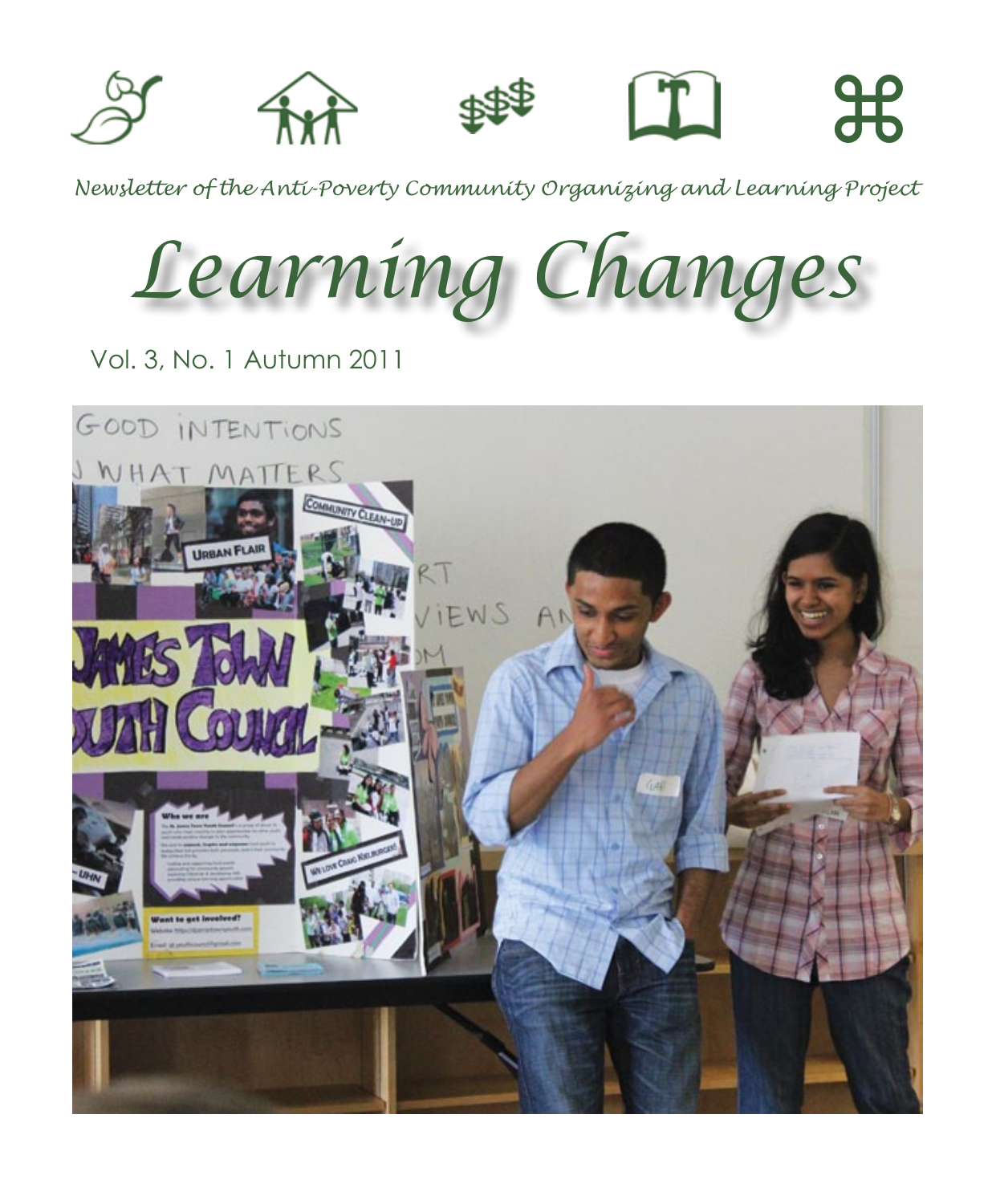### **Community Connection Occupy, Organize, Learn and Change**

by Sharon Simpson

Since the first publication of this newsletter this page has been dedicated to providing information on anti-poverty work outside of the APCOL case studies. In this issue I would like to vary from that approach. In this season of widespread mobilization, I will use this as an opportunity to offer my personal comments on the Occupy Movement.

Inspired by the occupation of Egypt's Tahrir Square, Vancouver-based Adbusters called for the occupation of Wall Street in New York City. The call was answered by many and prompted occupations in cities across the globe. Initially the occupation of Wall Street did not garner much attention from traditional media. When they did provide coverage, often their coverage referred to the Occupy Movement as one that lacked clear messaging, leadership and coordination.

While new media has the ability to disseminate information at light speed, it is from traditional media that we continue to seek affirmation and legitimization. As such, when the Occupy Movement was depicted by traditional media as lacking in messaging, leadership and coordination it was easy to lose sight of the issues that galvanized people across the globe to take action.

It may be reasonable to say that the Occupy Movement does not have a single message, however it would be irresponsible to say that the movement does not have a clear message. Simply stated, the movement calls for equity in all areas where inequity is present. Others may replace the words equity and inequity with justice and injustice, but whatever the words, the concept remains the same. Inequitable access to resources has resulted in deepening the roots of poverty. The roots of poverty can be easily identified in areas where inequity is present.

The entrenchment of poverty across the globe is a result of inequitable access to basics such as food, housing, employment and education. This raises the question: how can organizing on a global scale address poverty issues and what lessons can be learned from the Occupy Movement? Questions of organizing and learning are central to the APCOL project. The Occupy Movement potentially offers new insight as to how people organize and learn based on a single overarching theme such as equity, while advancing their related but individual issues.

It may be argued that the infectious nature of the Occupy Movement has, to a small degree, shifted public discourse on the topic of equity. Traditional media have reported some of the affluent in society as saying the Occupy protesters have the right to protest. However, the conversation on how to honour the protesters' call for equity where there are inequities has not yet started. While it is not known what the end results of the movement will be, the movement may have given birth to a large scale method of challenging the status quo by learning new methods of organizing.

*Sharon Simpson is Special Projects Coordinator for Labour Community Services, and community co-leader of the APCOL project.* z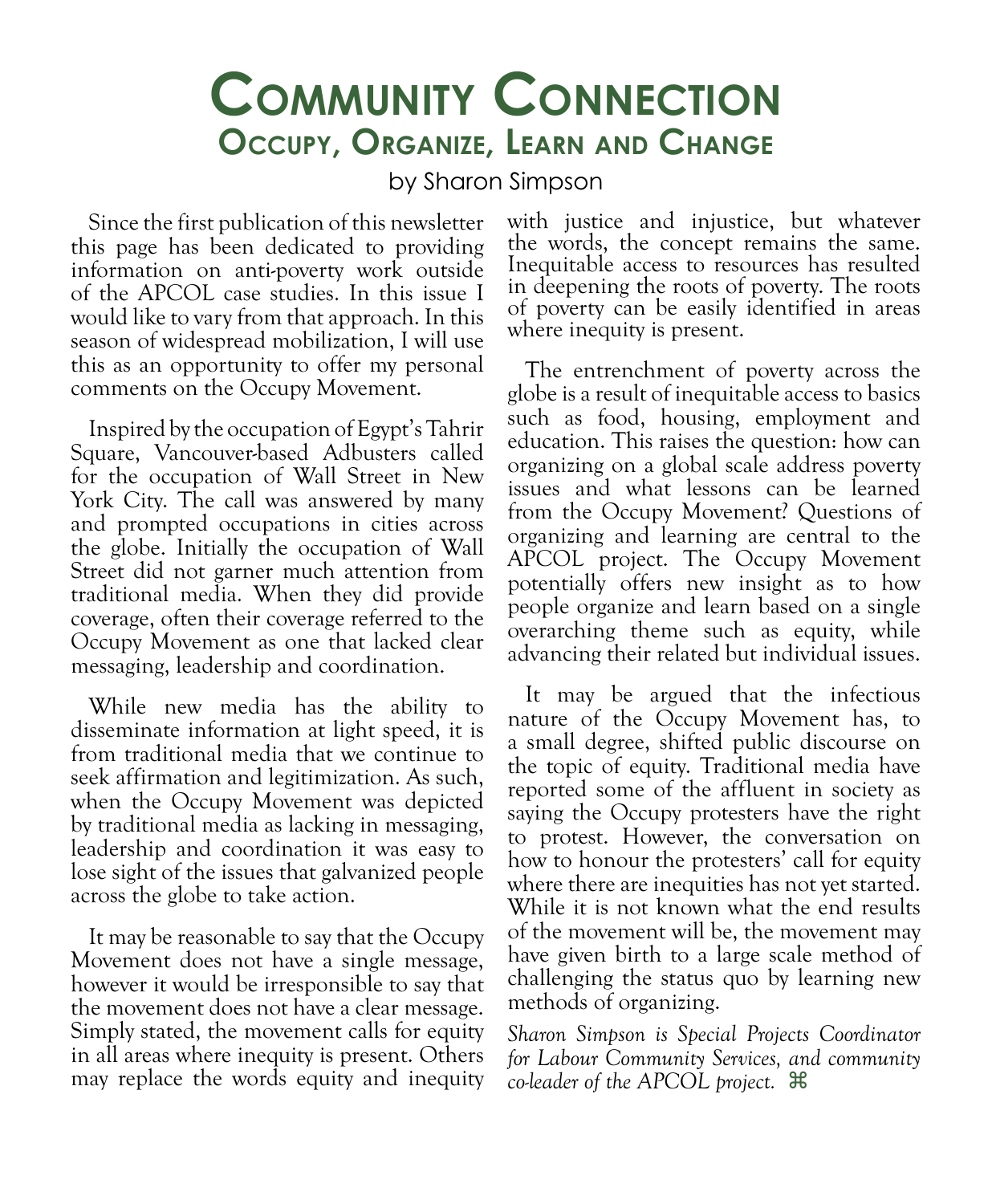### **Striving to walk the talk: The first APCOL conference**

by Peter H. Sawchuk

Among the principles of the Anti-Poverty Community Organizing and Learning (APCOL) project are commitments to Participatory Action Research (PAR) and Popular Education. But what exactly is the part played by these principles in the project? What are their purposes? And, what do these principles look like in action? In this article I discuss these questions in terms of a key focus of our activity in 2011: the APCOL Learning from Each Other Conference.

#### The Purposes behind PAR and Popular Education

Back in 2008 when the APCOL project was conceived by a group of community organizers and academics, we pledged to contribute to neighborhood action while creating a new, robust body of research about how people in Toronto go about learning to carry out the work of social change. An anti-oppression framework was and remains central to this pledge.

Clearly, we are all shaped by the multiple and overlapping forces of oppression and those carrying out antipoverty work are no different. Race, social class, gender, sexuality, language and citizenship status are fundamental to understanding how people remain separated

rather than effectively working and learning together. These are topics that the APCOL research was designed to explore, but what of anti-oppression in terms of research process as opposed to simply a research topic?

The PAR research tradition is arguably the research process most suitable to challenging multiple oppressions. It offers a way of attending to active involvement of research team members as well as those who in mainstream research are usually simply the people who "are studied." PAR challenges the multiple layers of oppression in this way. In APCOL however, Popular Education is essential to realizing the goals of PAR in practical terms. Popular Education attends to how people (who in mainstream educational practice are usually just "taught") can and must lead their own learning collectively in order to serve their own interests.



Participants gather in the cafeteria at FoodShare for the opening session of the APCOL conference. Photo courtesy of Joe Curnow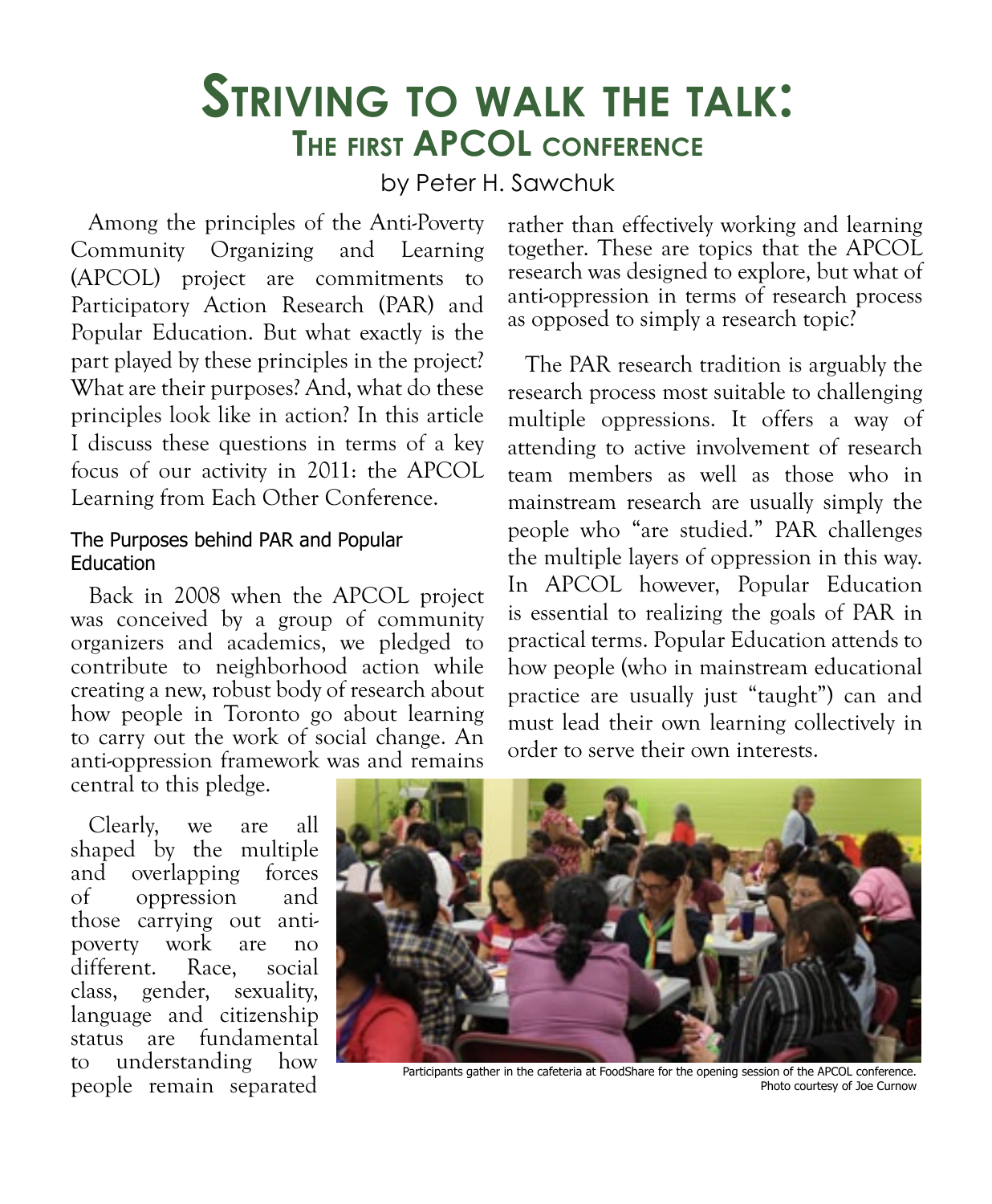### The APCOL Conference

These methodological and educational principles – this approach to anti-oppression in anti-poverty organizing and learning – guided APCOL's Learning From Each Other Conference in June 2011. It did so in many different ways.

The organizing committee of the conference was made up of a diverse range of community leaders, representatives and residents as well as academic researchers. This committee came together to discover a way that the broader interests of communities across Toronto could be supported through conference design. The committee created a list of the best things that could support the community in engaging in anti-poverty action and change.

Facilitated by Sue Carter, the design process was truly remarkable. PAR and Popular Education principles not only supported this design, they were embedded within it. It was a design that would both raise and support participants in answering the questions:

Why do some people get involved in neighborhood groups working for change, and others don't?

What do people learn through their involvement – why do some stay involved, and others leave?

Who is excluded, included and how can challenging the layers of oppression that shape participation lead to new energies, new skill and learning, and above all new forms of antipoverty work from the bottomup?

Taking place at what has emerged as one of the homes of anti-poverty activism in Toronto – the FoodShare building on Croatia Street – the conference design involved a series of plenary sessions where all gathered together to discover broader perspectives and debates regarding anti-poverty tools, actions, strategies and experiences. Questions from the group drove discussion in ways that consistently allowed creative problem-solving, information sharing and new connections between people.

The conference began with 'big picture' discussions about activism in Toronto, led by Deena Ladd (Worker's Action Centre) and Debbie Field (FoodShare). A second presentation included speakers representing a diversity of strategies on how change happens. John Clarke from the Ontario Coalition Against Poverty, Judy Duncan from ACORN Canada, and Winston Tinglin from Social Planning Toronto offered three ideologically and strategically different approaches to confronting poverty and organizing for social change.



Workshop participants at the APCOL conference discuss sustaining community action through relationship building, learning from each other and getting things done. Photo courtesy of Joe Curnow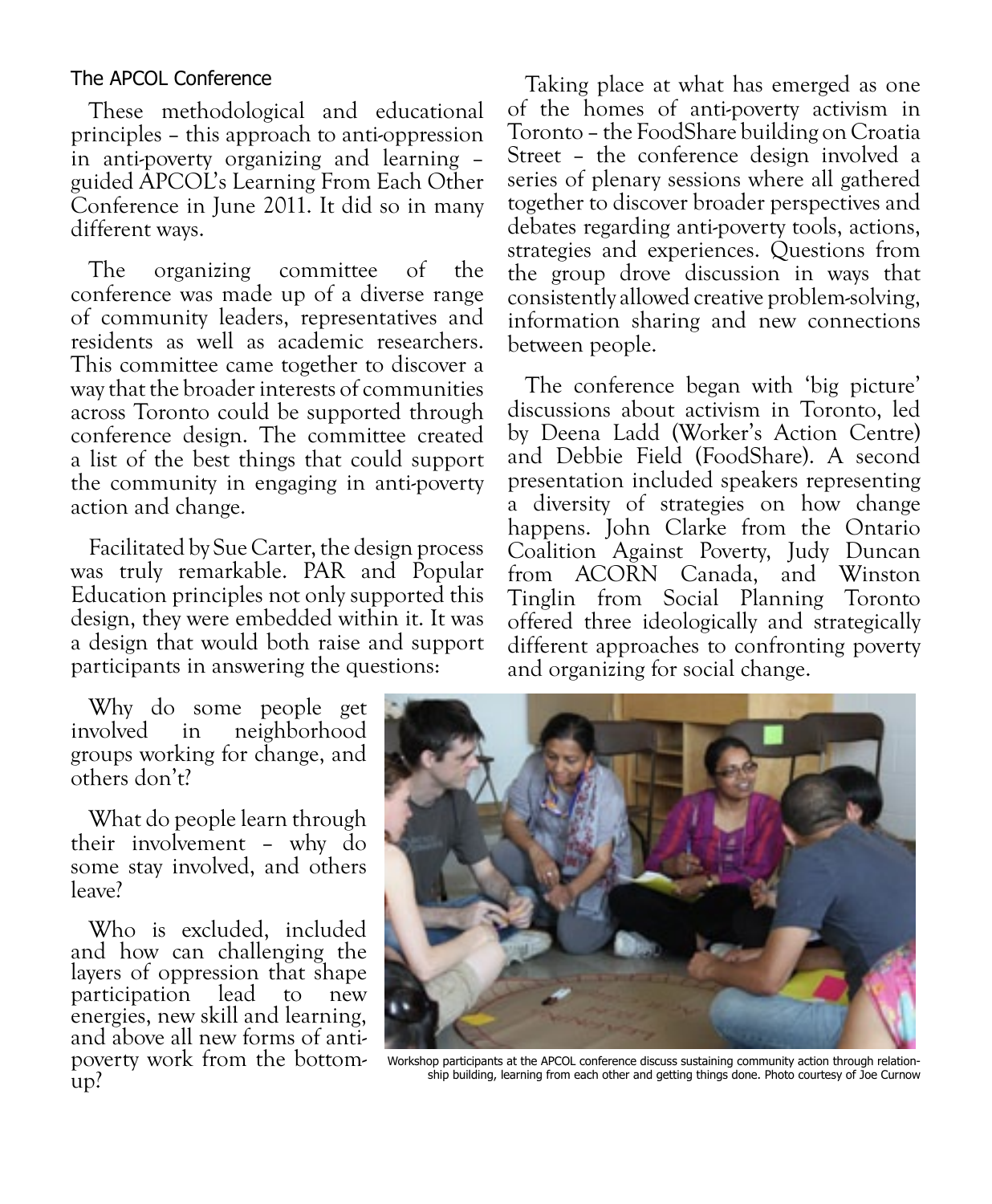### *People were actively interpreting the data, challenging the data, wondering why this question and not another ...*

And, in our final closing session Winnie Ng, Social Justice Chair at Ryerson University, stressed the need for on-going partnership between university and community activists and again highlighted the importance of fully integrating an anti-oppression lens into the on-going analysis of APCOL research. These plenaries were co-facilitated by D'Arcy Martin and Israt Ahmed, both already deeply involved in the overall APCOL project.

But the plenary sessions were only the tip of the iceberg. The bulk of the conference was made of smaller group sessions including research workshops. In these, we did not simply hear about the findings from the APCOL city-wide survey on anti-poverty activism. Instead, people were actively interpreting the data, challenging the data, wondering why this question and not another, giving valuable direction to future information gathering for the purposes of informing activist development and action.

During the workshop we offered a threepart model for sustaining community action: relationship-building, learning from each other, and getting things done. Our approach to the data throughout was: 'What is the research telling us?'; 'So what is significant about this?'; and 'Now what?'.

Participants and facilitators of the workshops alike noted some surprises in the information as well as some additional support for understanding what they are already doing well and how it can be extended. Participants said that the findings can help community groups make strategic decisions on such things as capacity building, recruitment and engagement of those in their neighborhood.

In the end, what was provided was a new model of research process; one that informed an additional, new commitment of the APCOL project to push the envelope even further through a new, more sustained Community Data Analysis initiative to be completed in early 2012 headed by Dr. Grace-Edward Galabuzi.

Beyond the research were the sessions that provided other tools for anti-poverty community organizing and learning on such topics as:

- Behind the Scenes: The Role of Popular Education in the Worker's Action Centre Wage Theft Campaign;

- Introduction to Popular Education;

- Using Storytelling as an Organizing Tool;
- Forum Theatre as Social Change;

- Food Mapping;

- Talking About Nutrition;
- Mobilizing the Friends that Tag Along;

- So You Want to Engage Youth in Community-based Research?

- Lessons from the ACT for Youth Project;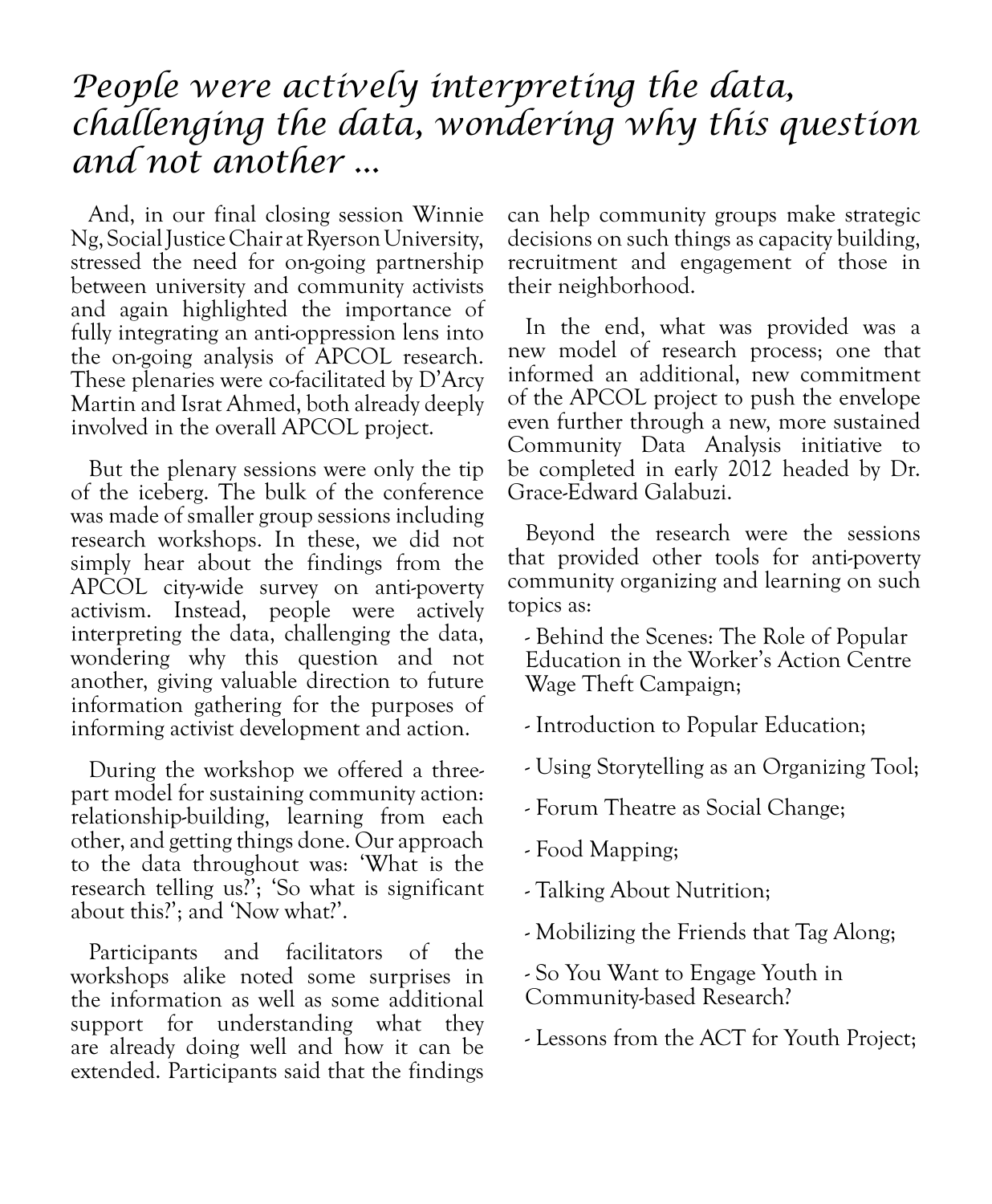- Making Research Useful: Understanding our communities better through organizing and research;

- Alternative Social Planning: How research is done in the community;

- APCOL Community-Based Researcher Forum.

### PAR, Popular Education and Anti-Poverty Work

The APCOL Learning from Each Other Conference brought together over 130



The Forum Theatre workshop engaged participants in methods of strategic planning and problem-solving for social change. Photo courtesy of Joe Curnow

community participants. Many of these people had little prior engagement with the APCOL project, much to our surprise. Based on PAR and Popular Education principles a fundamentally new form of "research output" emerged. Instead of reports gathering dust on a shelf, the research was finding its way into action.

The APCOL approach said that we have to do more than just gather information about the problems: we have to do something about them. And, in our view in trying to achieve these goals there is no substitute for challenging the barriers of participation, broadening and deepening participation, and perhaps above all learning to do this in ways that serve the interests of those trying to bring about change.

In making the change we desperately need, there can be no room for any of us to be only the researcher or the researched, the teacher or the student.

During the conference, we made some

progress in walking the talk of these principles. After years of participating in traditional conference formats, it was a challenge for us to re-think "who" should be involved in planning and presentations, "how" we could design a creative and multi-sided flow of ideas and "why" the people involved could see the effort as worth their while.

The results were far from perfect, but we certainly made progress. In the

coming year, we are committed to sustaining this ongoing attempt to bring our practices into line with our theories. The bar is now set high for our second conference, to be held in 2013!

*Peter Sawchuk is co-leader of the APCOL project and Professor of Sociology & Equity Studies in Education, University of Toronto* z

### **[APCOL is online at www.apcol.ca](http://www.apcol.ca)**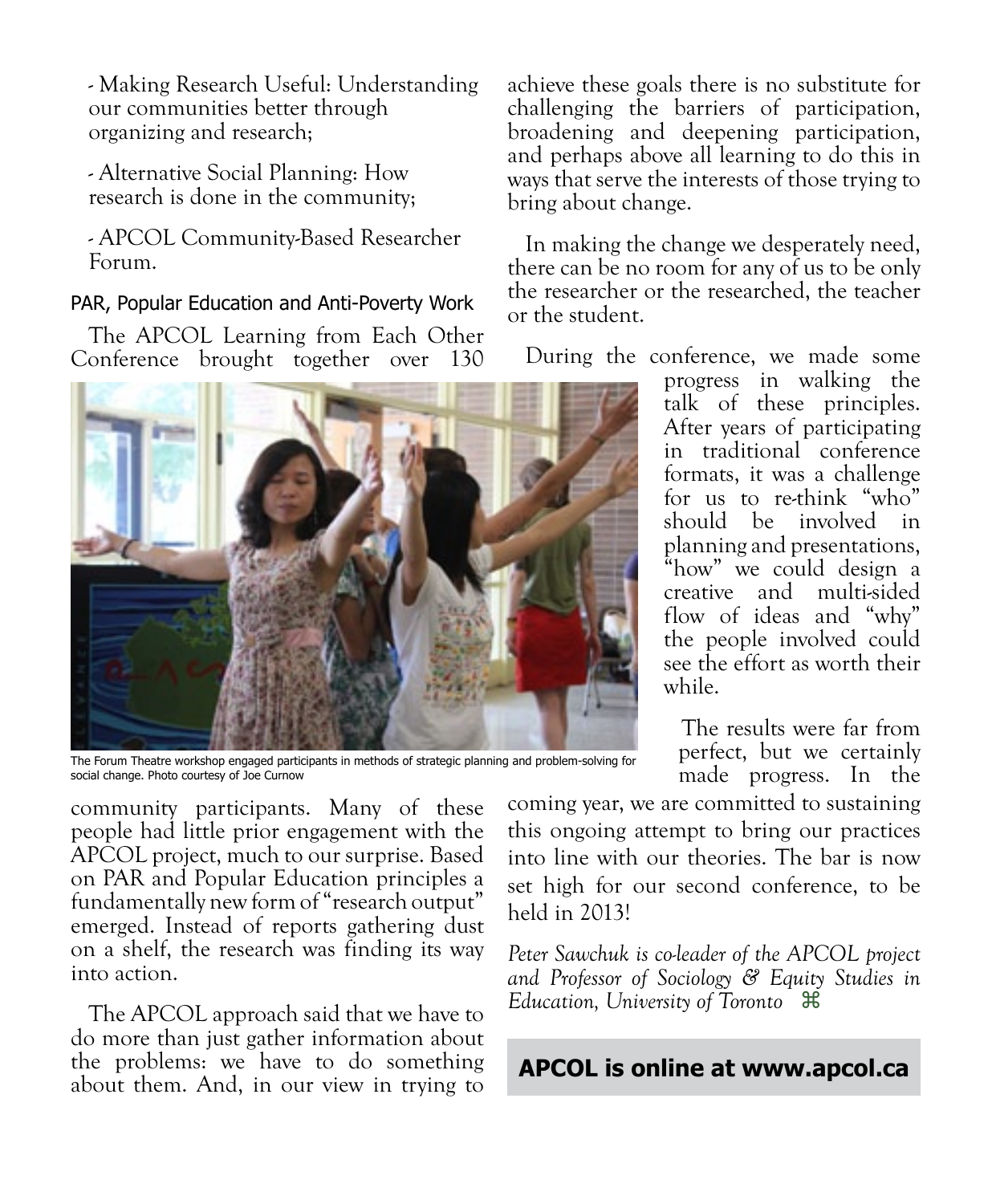## **Spotlight: Discussing Activist Learning and Development with Judy Duncan**

by Peter H. Sawchuk

Hot on the heels of the publication of *Global Grassroots: Perspectives on International Organizing* (Social Policy Press) as well as their recognition this year as one Toronto's leading activist organizations (Now Magazine, 2011), Peter Sawchuk sat down with Association of Community Organizations for Reform Now (ACORN) Toronto organizer Judy Duncan to discuss two issues: how social activists emerge generally, and how organizers develop in ACORN specifically. The following offers condensed excerpts from the conversation.

PS: So how did you become an activist and how does it relate to ACORN today?

JD: For me personally, some of it stems from my experience in university, and even younger than that when I was in elementary school. [...] But the main thing is that after graduate school, I went to Seattle and saw this position with ACORN that I applied for. Today I would not describe myself as an activist. I would describe myself as an organizer. You know the difference is it's not about me being engaged, it's about other people being engaged and me helping to organize, and this shift happened when I started with ACORN. Most importantly, I realized wherever you go people really want to be engaged, but it's just that they're not exposed to the possible channels to get there.

PS: So, what are these types of channels?

JD: Well, people often see their situation compared to other people, and when they do they generally can get a bit mad. They see



Photo courtesy of Peter Sawchuk

that they're not being valued as much as say someone making more money or something, and the channel that comes out of ACORN's work is, you know, you're standing at somebody's door or sitting on their couch in our door-to-door work, and you ask them, 'Are you interested in getting involved?' And they say, 'Yes'.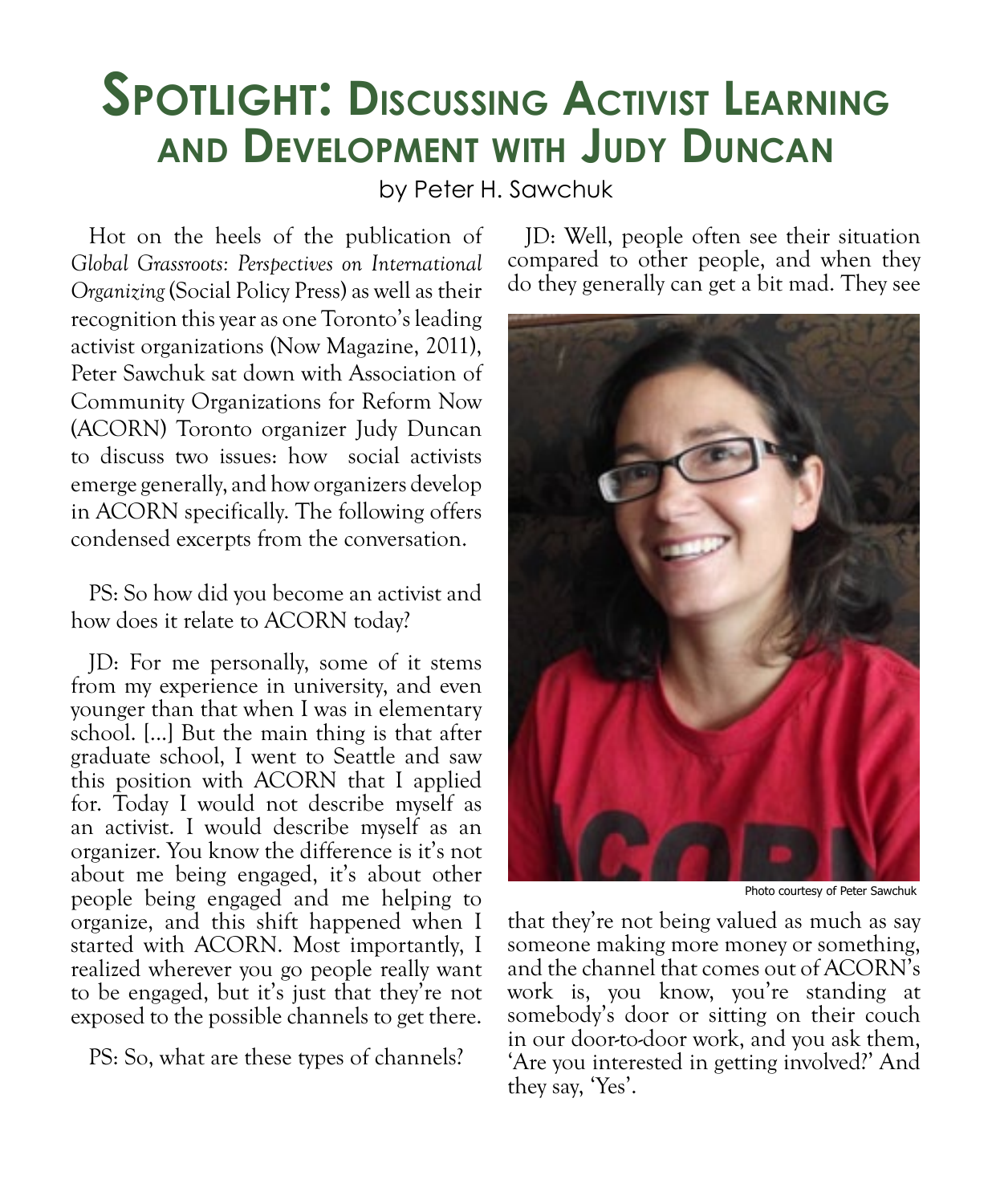So, then it becomes getting them to come to meetings. But it has to be certain types of meetings because a lot of people might go to a meeting somewhere and they find it's actually dis-empowering. It's because they feel it's not going to go anywhere. So it's really important to show them examples of change and people actually making a difference.

PS: Why is it that people might not show up to a meeting though?

JD: Low and moderate income people are just busier with necessities compared to more affluent people. They're working two jobs. Their kids are getting into trouble because they can't be around as much as they'd like to be. Lots of things make life really busy. And then again, it's easier to watch television than to walk into a meeting full of people you don't know. So, you could maybe call it shyness or maybe just basic social nervousness.

PS: Well, that's not an issue we really talk about a lot in terms of organizing.

JD: I don't know if those terms capture it just right, but nobody really likes going to a meeting where they don't know anybody. So that's another important thing for these effective channels for action and participation.

PS: In terms of present day ACORN, do you think it pays enough attention to organizer/activist learning and development? Some anti-poverty organizations seem to pay a lot of attention to this while other great organizations seem to pay very little attention to it. What's ACORN like in these terms?

JD: It's the core of what we do. We call it leadership development. Everything we do is geared toward developing leaders. We work with them to develop a specific campaign and that's how learning happens. Everything we do is getting people to go door-to-door and develop leaders in a community.

PS: How about for staff organizers?

JD: We try to develop staff so they can develop community leaders. We have staff development materials. Our whole model is hinged on having good organizers who can develop leaders, so yes we spend a lot of time on training the organizers.

PS: So ACORN really revolves a lot around activist learning: learning in terms of building community leaders, and learning in terms of staff organizers. Specifically, how do you help the staff organizers do what they do?

JD: Our office looks pretty casual and campaign oriented, but our organization has a very structured set of things we take people through. They have to learn to door-knock effectively, they have to learn the rap. The rap takes two weeks or so to learn, to understand it and be able to execute it. There's five phases of the rap and we'll train people day after day, you know 2 or 3 hours a day. They learn by doing and shadowing. They'll go out and do it with another staff member who knows how to do it. It's all about how to engage people. It's all about asking questions. They do role play as well. It's very structured.

But we have to make sure in the course of this training that there's a good fit, that the person knows what they are in for, that they'll be going out to meetings and working with people in the community. We spend a lot of time working with new organizers.  $\mathcal{H}$ 

[More information at](http://www.acorncanada.org/) **http://www. [acorncanada.org](http://www.acorncanada.org/)/**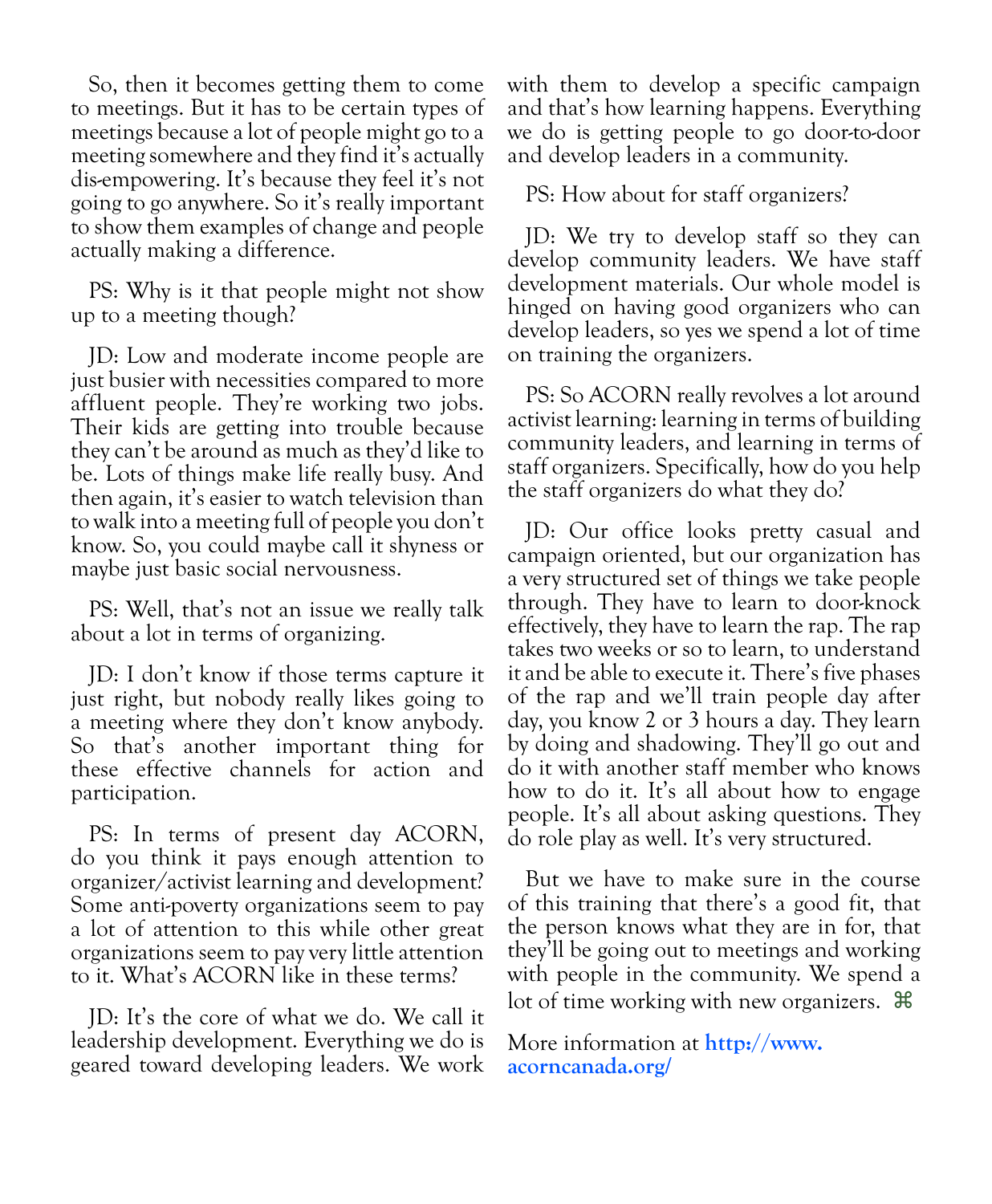# **Challenge and Change in Hamburg-Wilhelmsburg**

by Julie Chamberlain

Social, economic and political issues faced in one part of the world may not be exactly the same as those faced in another, but they can certainly be very similar.

This spring I had the opportunity to spend a few months in Hamburg, Germany on a graduate study tour and internship supported by the German Academic Exchange Service (DAAD). I spent the first two weeks with twelve Canadian graduate students, meeting with academics, politicians and activists.

When the other students left, I settled into an internship at Haus der Jugend (Youth Centre) Wilhelmsburg, a child- and youthserving organization in the south of the city, and set to learning about the issues and challenges facing neighbourhood residents.

Wilhelmsburg is the largest of a cluster of islands in the Elbe river, part of the city-state of Hamburg, and yet removed from it in material and symbolic ways. Connected by bridges, tunnels, public transit and public administration, Wilhelmsburg is distanced from other parts of Hamburg through its characterization as a "problem area," a racialized space of low incomes and discontent.

Almost 50,000 people live on the island, which is home to part of the port of Hamburg, heavy industry, farmland, a major highway and rail line, as well as residential neighbourhoods. The strength of Wilhelmsburg is its associations, says Uli Gomolzig, executive director of Haus der Jugend Wilhelmsburg. There are many community associations based on interests and backgrounds, some of which are very active and tight-knit. What is missing, to his mind, are cross-cultural ties and understanding: there is too much social distance, for example, between the majority Turkish population and people from other backgrounds.



Sheep graze along the edge of the free port zone, highlighting the diversity of Wilhelmsburg. Photo courtesy of Julie Chamberlain

This is not the only concern facing Wilhelmsburg: the island has high rates of school dropout, unemployment, and poverty. Much of the housing in the area is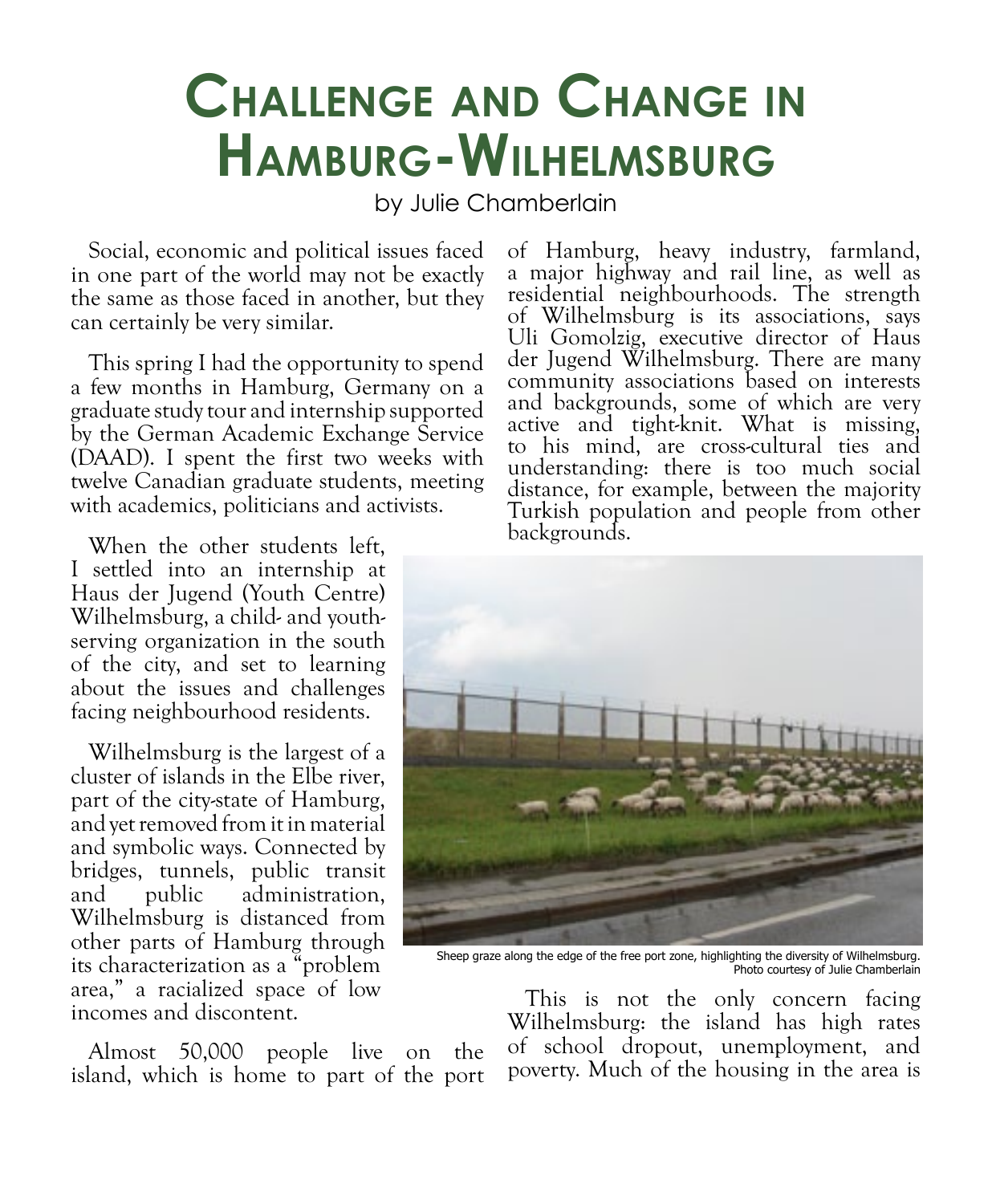subsidized through the Hamburg system of affordable housing, and landlords' level of care and attention is varied. According to the Haus der Jugend, seventy percent of youth in the neighbourhood come from "migrant backgrounds," a census term meaning that they have non-German heritage. The racialization of poverty that we see in Canada, and the interlocking of racialization,



Haus der Jugend Wilhelmsburg, in the shadow of the neighbouring WWII bunker. An IBA Hamburg project is presently turning the bunker into a renewable energy station. Photo courtesy of Julie Chamberlain

impoverishment, and space that we see in Toronto neighbourhoods, are mirrored in this urban environment 6000 km away.

On the one hand there is some visible official neglect in Wilhelmsburg: while I was visiting, a burnt out car sat out front of the Haus der Jugend for weeks before an insurance company – not the city – took it away. Several people commented that it would never have taken so long to clear away if it had been in a different part of town.

On the other hand there are massive amounts of resources pouring into spatial planning and design projects focused on Wilhelmsburg. The Hamburg International

Building Exhibition ("IBA Hamburg"), and the International Garden Show will both culminate in 2013 after years of work, comprising over 50 building and garden design projects. A lot of eyes are on, and in Wilhelmsburg, in tour groups wandering the neighbourhood, and around future building sites, and in extensive marketing mobilizations for the projects. But what will

be the benefits for neighbourhood residents? There are criticisms that the projects are disconnected from the pressing needs and aspirations of residents, and fears that instead of contributing to well-being, the investments may push people out of a last oasis of lower rents in a very high rent city.

Haus der Jugend has been working in Wilhelmsburg for decades, offering after-school programs, sports and movement opportunities, games, lunches, and homework help, as well as supports for parents and adults. The centre has seen the neighbourhood change over the years, and like many Toronto organizations, faces a funding

crunch in stark contrast to the extent of community needs. Yet perhaps the hardworking team will be an anchor for the community as they weather the changes coming Wilhelmsburg's way.

*Julie Chamberlain is a master's student in Adult Education and Community Development at OISE, and coordinator of the Mt. Dennis APCOL case study. She is currently developing a thesis project exploring race and resident representation in the IBA Hamburg urban planning project.* z

For more information, see [DAAD study tour website:](https://sites.google.com/site/ccgesstudytour/) **https://sites.google.com/ [site/ccgesstudytour/](https://sites.google.com/site/ccgesstudytour/)** [Haus der Jugend \(in German\):](http://www.hdj-wilhelmsburg.de) **<http://www.hdj-wilhelmsburg.de>** IBA Hamburg: **<http://www.iba-hamburg.org/en/>**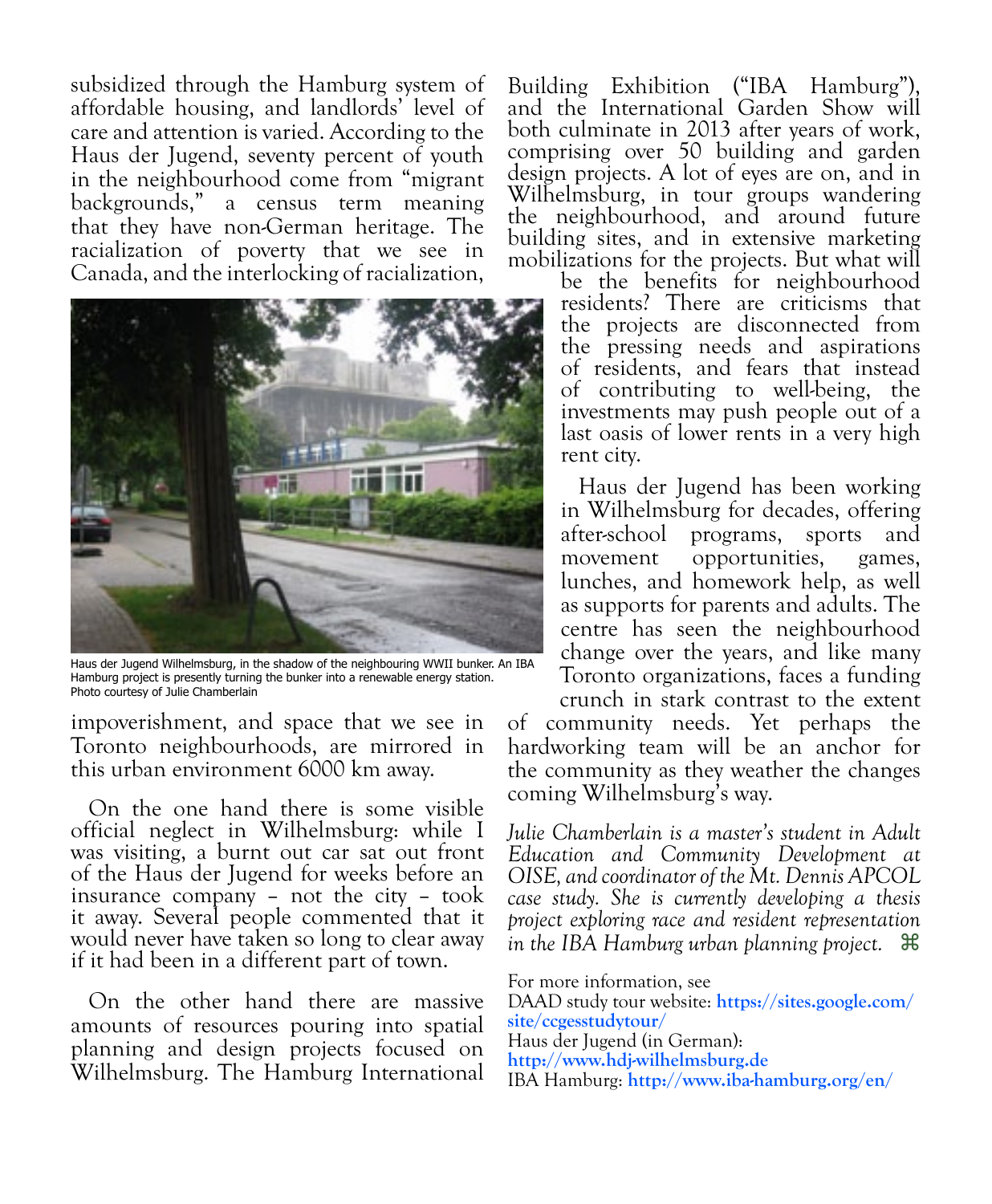### **A Community Perspective on Community-Based Research**

by Karen Sun

More and more, we see research partnerships developing between academics and community organizations. These can be enlightening and mutually beneficial collaborations which help us to create a better society together. However, in my experience, there are many problems that need to be addressed before we can develop research projects that have positive, longterm impacts in the community. The process and philosophy that the APCOL project has used should be a model for how to nurture respectful and equitable collaborations between university, college and community partners.

#### Benefits of Partnership

Academic research can be very helpful to community groups in developing improved policy. Research also provides empirical evidence for community groups who do not always have the organizational capacity to collect data. Community activists and organizations can use research to show the prevalence of a problem that requires policy changes. Academic research can help to provide an air of legitimacy to community issues in the eyes of policy makers.

Academic research can also be helpful in program documentation and evaluation. There are many excellent programs offered by community organizations across the city, but there tends to be little documentation of what works or sharing of lessons learned. Research support for documentation, evaluation and analysis of community programs can be of

great benefit to organizations, funders or to the sector to improve program delivery.

Researchers will often seek partnerships with community groups and organizations in order to access research participants, get letters of support for grants, translation and support for dissemination.

### Problems with Partnership: Inequity

In my experience, researchers rarely offer any compensation to community organizations for assisting with the research project. This becomes a problem when community organizations' time and resources are taken for granted. Academics also generally have the research topic, research question and methodology finalized before they contact community organizations for support. This means that community groups and organizations are unable to provide important insights to researchers unfamiliar with a community, which would improve the efficacy of the research. A better process would be for researchers to connect with community organizations in advance, so that a methodology, particularly for recruitment and targeting the right segment of the community, is considered with the expert knowledge of the community.

Translation is a very skilled task that cannot easily be accomplished simply by someone who is conversant in both languages. Good translation is critical to capture nuance in research questions, particularly in surveys where there is little opportunity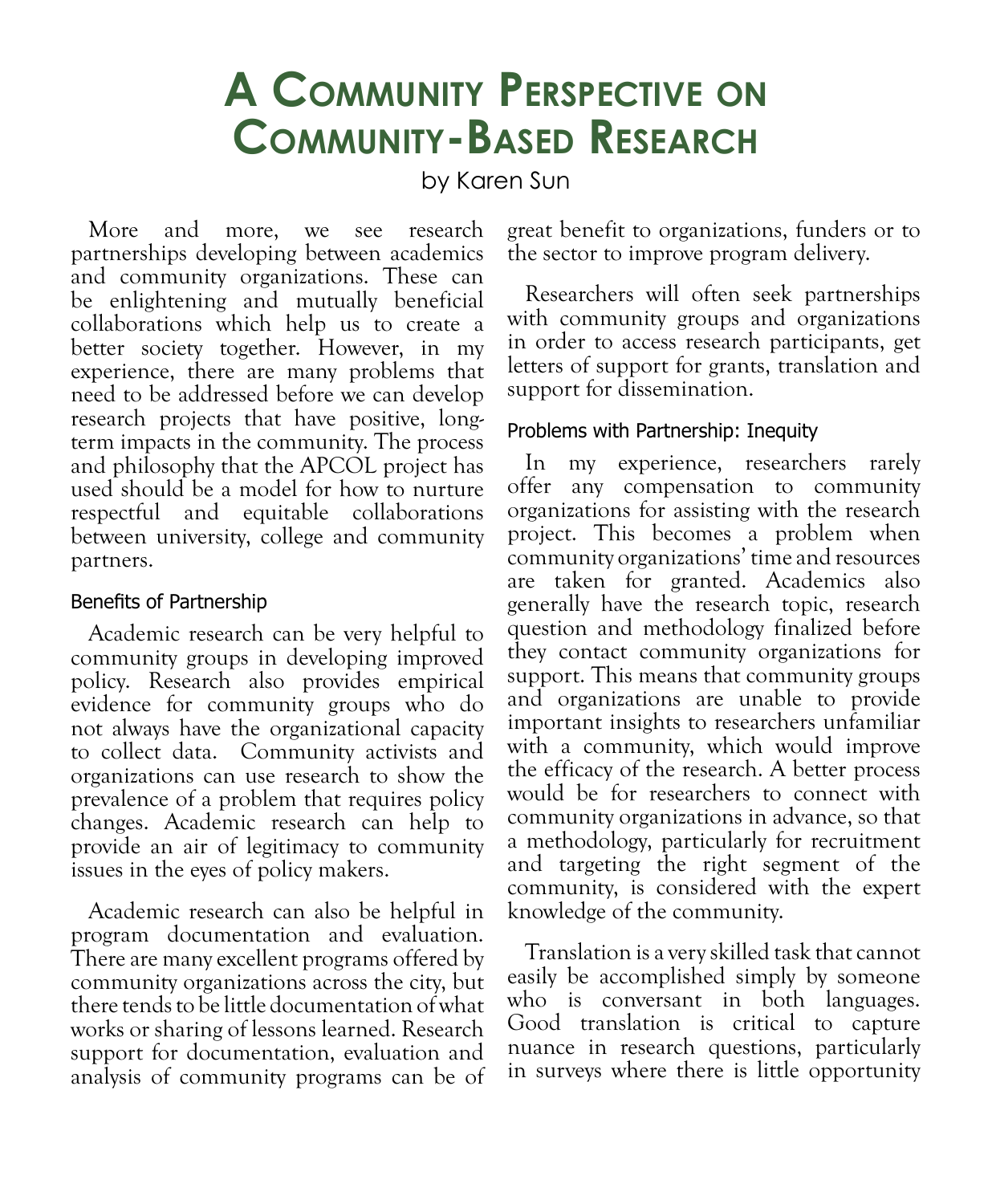for discussion to help clarify the meaning of words. It is important for researchers to employ qualified translation services when working with different segments of immigrant communities.

We understand that there are often very limited resources for undertaking research work; however recognizing the capacities of staff or volunteer capacity within a community organization is the first step in building trust and equity within academic and community partnerships.

#### Getting to Know Each Other

One of the difficulties of conducting community based research is reaching a common understanding of the pace and scale of change that can happen through advocacy and the role of research in the cycle of advocacy and policy change. Smaller program changes at a community organization can



Community participants in discussion to create a research agenda and partnership document for CCNCTO. Photo courtesy of Karen Sun

happen quickly, while more complex policy changes may involve ongoing funding and multiple levels of government. Building community understandings of the process of policy changes in a Canadian context is

an important part of managing community expectations.

Some communities in Toronto feel that researchers have come again and again to study their communities, yet the results of the research are never shared. As a result, they become more reluctant to participate in future research projects because they do not have a sense of how these research projects have benefitted them or their community. Often it feels like researchers simply tell the community what they already know. Many community members do not have a good understanding of how academic research is conducted and how the documentation of their knowledge can be used to benefit their community. It is important for the community to understand this benefit in order for them to be committed to participating in a project.

Researchers who enter a community as outsiders with requests for community support will need to manage community expectations. It is important to involve community members in determining what actions will most benefit them. It is important for researchers to report preliminary findings to community organizations and engage in meaningful discussions with community partners to demonstrate how the community can use this knowledge to their benefit. There may be opportunities for academic partners to offer other types of support to community groups including student volunteers, access to expertise, offering their services as spokespeople to the media or as advocates for policy changes to policy makers.

#### Building Equity

At the Chinese Canadian National Council Toronto Chapter (CCNCTO), we decided it was time to take a more active approach to developing research partnerships rather than waiting for researchers to contact us. We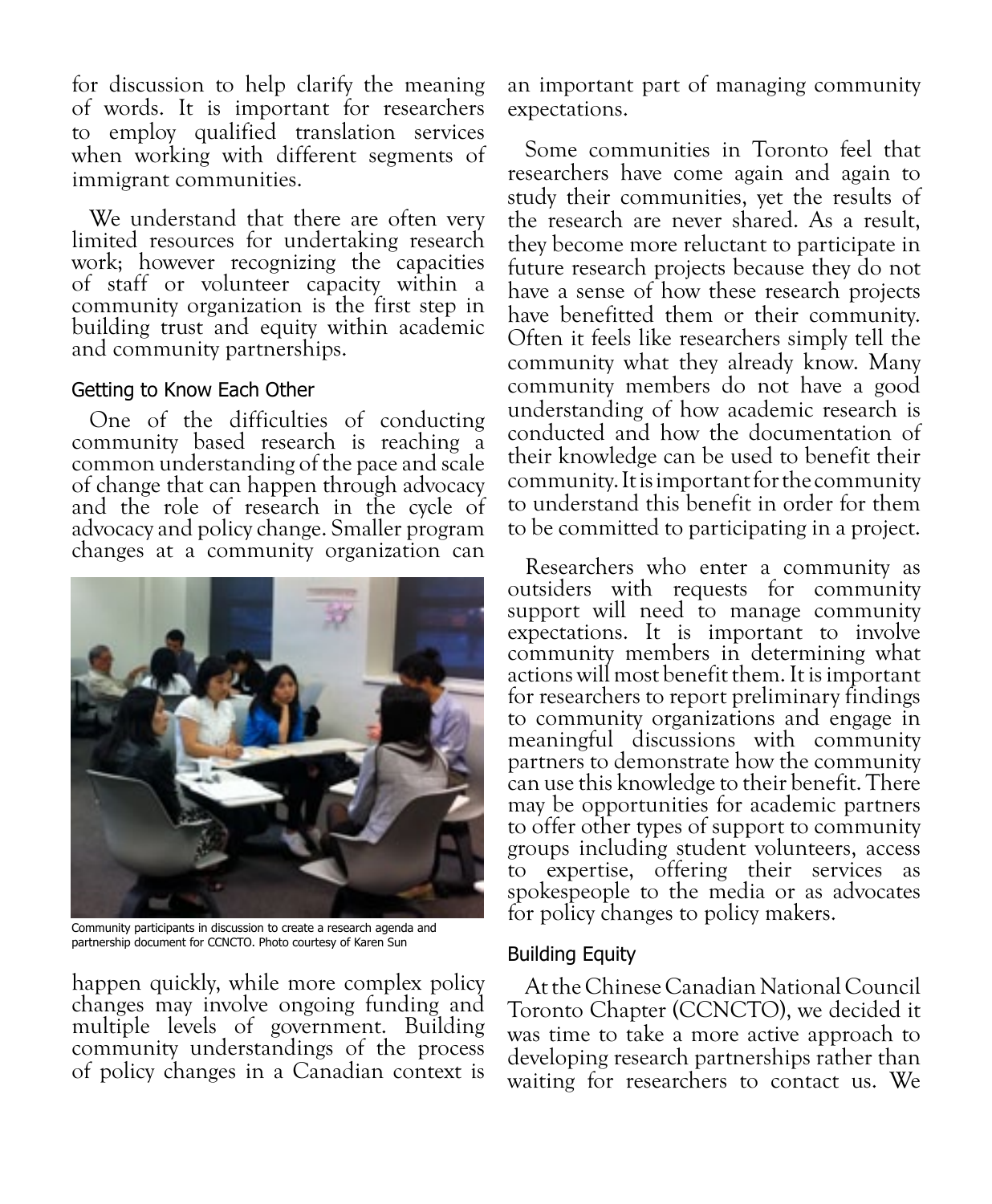wanted to have more of a say in what was being researched, how it would be researched and most importantly, how the research would be used to benefit our communities in the short and long term.

We decided to better position ourselves for future research partnerships with academics, given that we did not have the capacity to lead such projects. To do this, we needed to decide the circumstances under which we would partner on a research project. This involved determining research questions that would be relevant to our mission and beneficial to the community, the support we could offer a researcher, and our expectations for results.

To create a list of potential research questions, we organized a meeting of community members to discuss issues our community was facing. Participants were involved in 20 minute discussions in 3 different topic areas. They were tasked with thinking about issues that affected the community and information gaps within the community that could be used to develop effective research questions.

A review of our internal capacity, notes from community discussions, as well as discussions with students and professors in academia about their needs culminated in a Research Agenda and Partnerships document that was circulated by e-mail and is also available on our web site: **[http://](http://ccnctoronto.ca/?q=node/394) [ccnctoronto.ca/?q=node/394.](http://ccnctoronto.ca/?q=node/394)** We continue to build our relationship with academics so that we may better understand each other's needs and capacity. We hope that this will attract students, academics and community researchers who are interested in building equitable partnerships and working towards making social change together.

*Karen Sun is a John Bousfield Distinguished Visitor in Planning at the University of Toronto. She was the Executive Director of the Chinese Canadian National Council Toronto Chapter for the past five years and a proud member of the APCOL Steering Committee. In 2010, Karen ran for Toronto City Council. She continues to explore opportunities for community and academic collaboration.* z

## **Filling the Gaps Through Storytelling: Human Geography and Social Belonging**

by Doreen Fumia

People have stories to tell, stories about their lives, where they live and whether or not they feel like they belong. Belonging can reflect a variety of feelings such as a sense that you have a place in your home, your school, your community, your neighbourhood or your nation. Why does this matter and what does it have to do with anti-poverty community organizing and learning?

Quantitative methods seek to gather statistical information while qualitative methods seek to include background information to those statistical numbers. Our APCOL case study uses qualitative research. This includes historical and political backgrounds that shape social interactions and social inequality (for example, histories of racism or homophobia).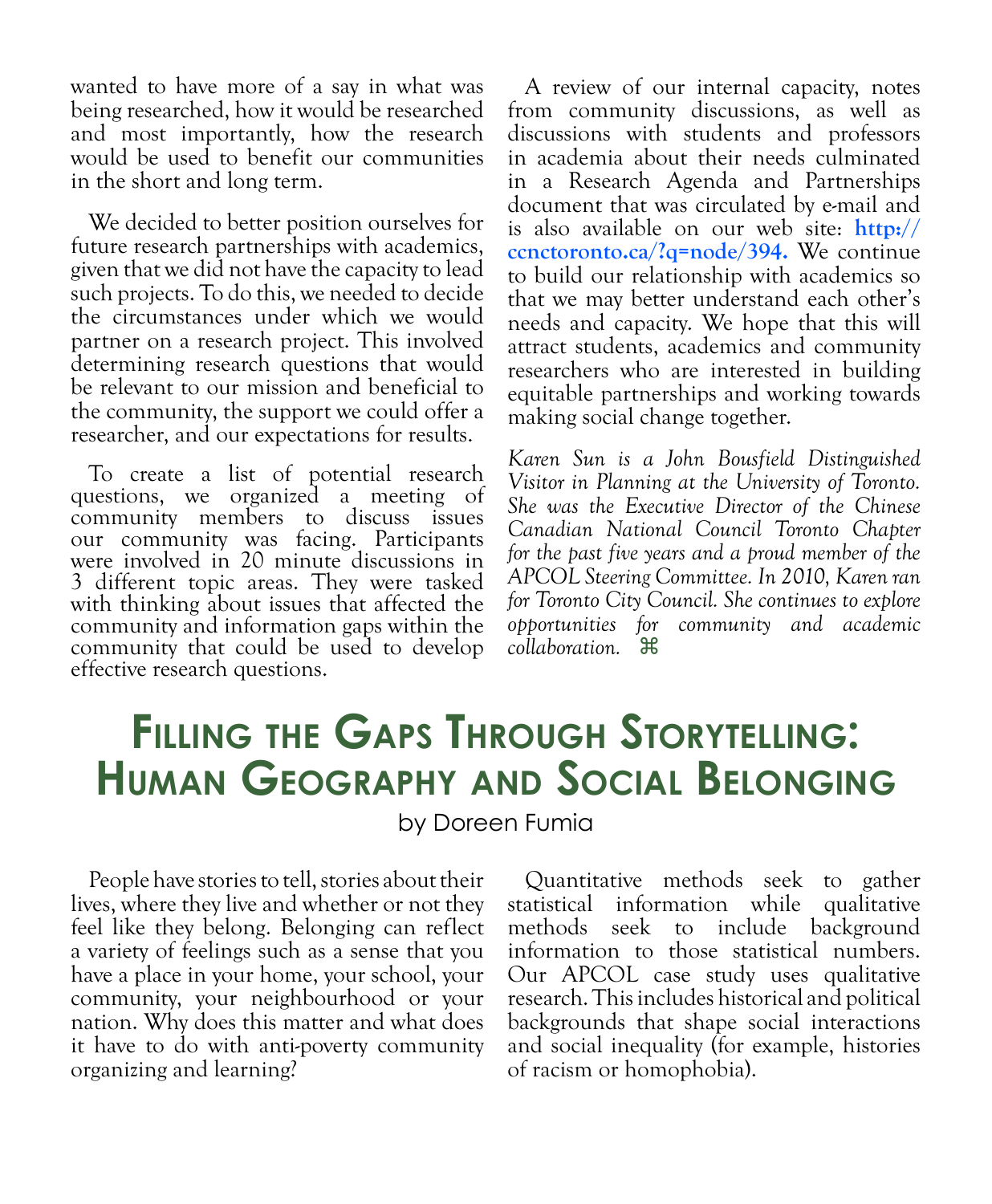We also use ethnomethodology and human geography to fill in gaps in the existing resources on anti-poverty activism and knowledge about local neighbourhood communities.

Ethnomethodology refers to how researchers communities as both observers and/or participants in a community. They might attend community meetings, interview local residents, or examine photographs together. Human geography is another approach that involves the researcher in communities. It not only maps the physical places where people live, it also asks questions about how people shape the social spaces in which they live.

In this way, we are able to portray neighbourhoods and the people who live in them according to the dynamic stories that residents have to tell and blend these stories with existing statistical information. One of the key elements of this project is to examine local residents' involvement in anti-poverty activism in one neighbourhood west of Toronto's city centre.

### Anti-Poverty Meetings: sites of discovery

Joining groups and meeting with people who share similar perspectives makes us feel connected to those around us. This is precisely what anti-poverty groups do: meet, listen to each other's stories, learn and organize. Organizing meetings is the first step to figuring out whether we have allies who share the same sense of injustice and whether we will find support to demand better conditions. Some call this social movement action or social action networking. When we find that there are others who share our desires to improve working and living

conditions, we gain a sense of community belonging. This sense of belonging can extend beyond our immediate community to broader social networks that enliven the area, the city and even the country.

When involvement in community activism is tracked and reported, it serves a purpose: to help us understand how we work together, make social change and gain a sense of belonging in the process. Yet, this is not always the end result of anti-poverty activism. It takes a concerted effort, among residents and researchers, to highlight the experiences of those who live in neighbourhoods and to communicate those experiences in a way that influences social change. This is a key goal of this project.

Often politicians, urban planners and researchers have their own ideas about who belongs, and where, based on reports, media, statistics, city maps and neighbourhood profiles (see for instance information found at this web site: **[http://www.toronto.ca/](http://www.toronto.ca/demographics/neighbourhoods.htm) [demographics/neighbourhoods.htm\)](http://www.toronto.ca/demographics/neighbourhoods.htm).** Interpreting the information found in the places listed above may be influenced by assumptions people have about those who are from different cultures, races, sexual identities or income levels than they are. So, while it is important to gather information that provides us with shared knowledge about people and places, it is crucial to understand who those people are and how those places have taken shape. One way to do this is to simply ask.

### Just ask

Approaches to research in neighbourhoods have begun to include more and more firsthand accounts of the people who live in those neighbourhoods. Two approaches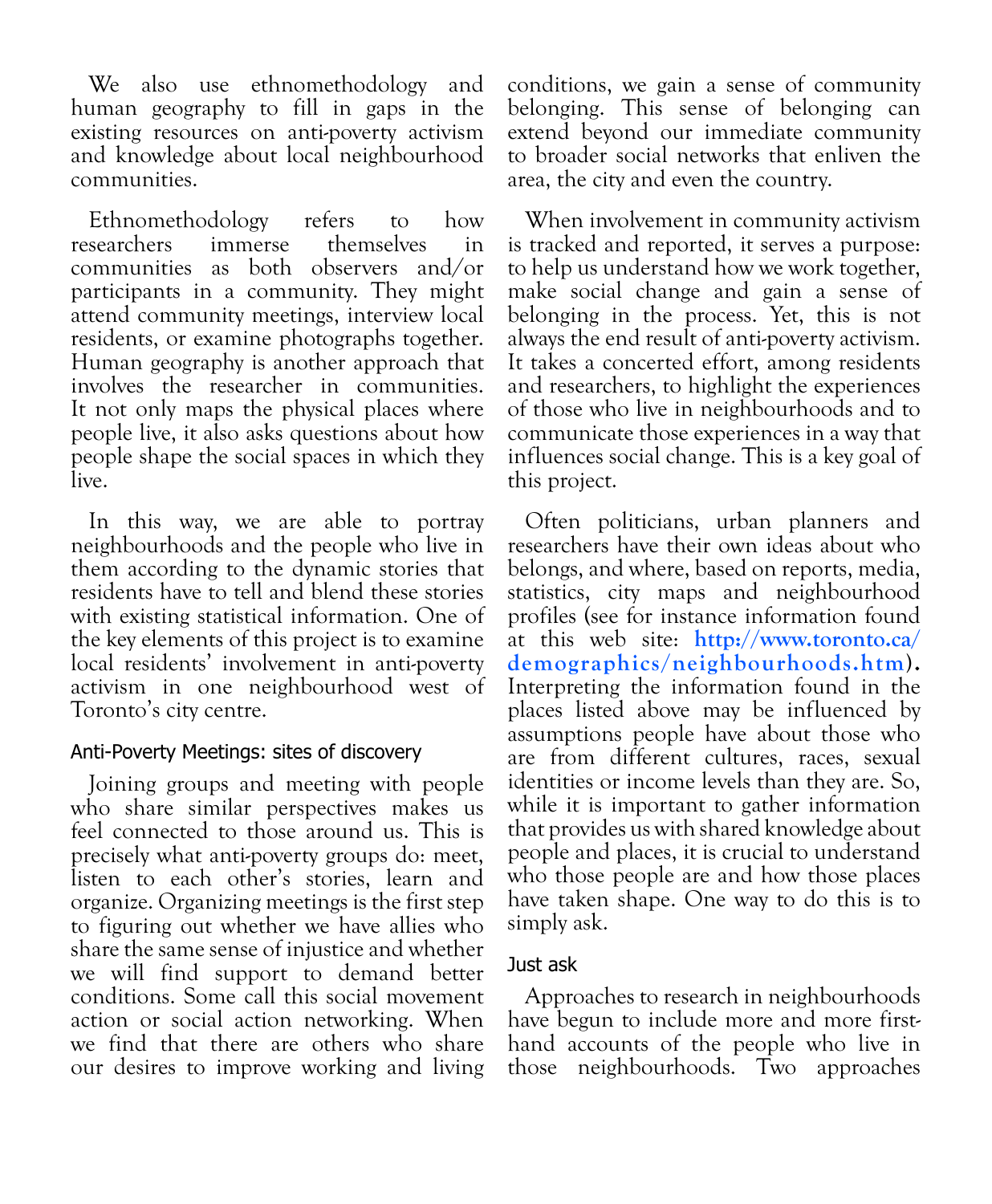### *Joining groups and meeting with people who share similar perspectives makes us feel connected to those around us.*

have introduced innovative ways to conduct research: storytelling and photography. Storytelling is a specific method that allows people living in the neighbourhoods to speak for themselves, rather than others speaking for them. Photography, sometimes referred to as "photovoice," is a method that puts cameras in the hands of local residents to create images that tell stories often used to fight for social change. In this way, local residents create their own narratives about where they live and whether or not they feel a sense of belonging.

I already mentioned a couple of terms that researchers use for working collaboratively with local residents: ethnomethodology and human geography. Human geographers ask us to think about the city as having both a physical and human component and both relate to each other.

For instance, one researcher observes, "When you declare that land can only be used to build two-storey houses, or when you say that certain kinds of businesses cannot operate there … you shape the landscape and actively shape the social relations that will take place there" If you walk the streets in your neighbourhood and take note of the stores, parks, public transportation, housing and so on and then compare this to walking the streets in a neighborhood that is known to be in a radically different income bracket, is there an obvious difference? Does the landscape tell us something about who lives there?

#### Shaping Neighbourhoods

There are many influences that go into shaping a neighbourhood and some include economic, political, and social events. For example, what were the conditions for a neighbourhood to take shape? Was it a factory that employed immigrants who fled Ireland during the Great Potato Famine in the 1800s? Was it originally a vacation spot or an area that was developed near waterway transportation?

What brought people to a place, what keeps them there and what drives them out? Were they born there? Did they migrate from another part of the city or another country? Is the place safer - or less safe - because of their race or sexual orientation? Or, are they there because it is the only place they could find affordable housing? How does this information reflect the experience that individuals have and how do these experiences shape neighbourhoods and stories about who belongs where?

Social inequality is a complex and often disturbing issue. If we look at Toronto and its over 140 neighbourhoods, we begin to understand how the city and local communities work hard to develop a sense of belonging in each neighbourhood. There is a gap in our information readily available about Toronto's neighbourhoods that more recent research has identified as heritage gentrification or environmental racism. Our APCOL case study is working with residents in one neighbourhood to fill that gap.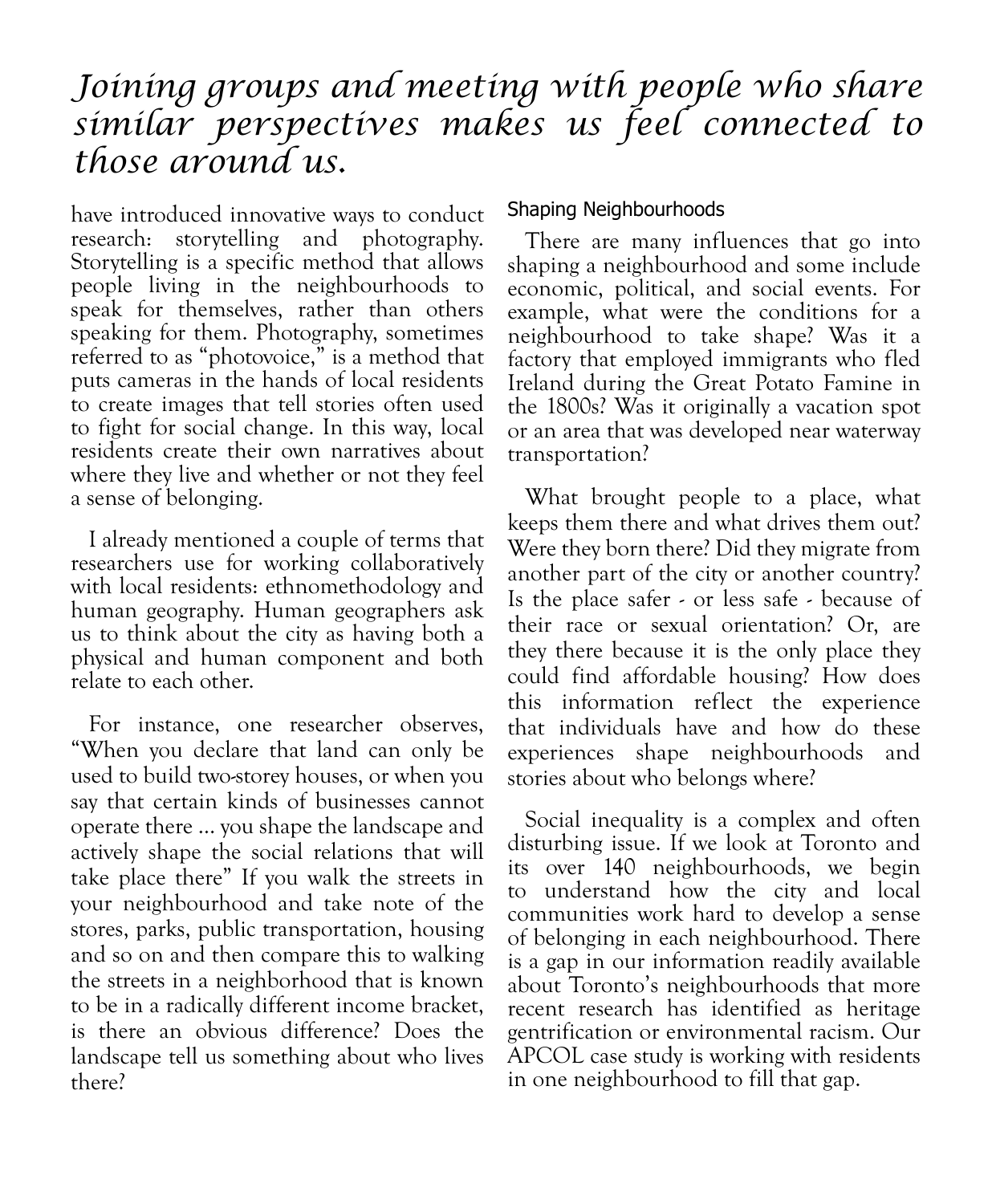To summarize, this research will portray one neighbourhood as the residents experience it. We integrate these stories with information about the history, economic underpinnings and social networks that have helped make this space a neighbourhood. We follow one anti-poverty campaign run by the residents. In order to allow the residents to tell their own stories we will meet and tape our conversations. We will also walk the neighbourhood with residents, attend meetings and include photographs as a way to amplify their stories.

People tell complex and often contradictory stories which in turn demonstrate that paying attention to human geography creates dynamic and rich social histories about the

places where we live. Working with residents to turn this rich social account about their neighbourhood into reports, local newsletters and policy recommendations serves to supplement community efforts to make living conditions better.

When residents work together on these projects with resources available to researchers, it builds a sense of community. And when we build a sense of community, we strengthen our sense of belonging in our homes, neighbourhoods and possibly beyond.

*Doreen Fumia teaches in the Department of Sociology at Ryerson University. She is the academic co-leader of the ACORN-Weston case study for the APCOL project.* z

# **Politics Matter: Mayor Ford's attack on municipal child care**

### by Katheryne Schulz

Recently, Mayor Rob Ford announced his intention to shut down Toronto's municipal child care centres in addition to massive cuts to child care spaces. Why does Ford want to close municipal child care centres in particular, when they are actually a very small part of the child care sector? Toronto has only 55 municipal child care centres compared to 645 community based programs.

Municipal centres were set up in lowincome neighbourhoods because community run programs couldn't afford to operate in areas where there were no parents who could afford to pay full fees for child care. Municipal child care programs are run by the city, and the city is responsible for making sure they have enough funding. Costs are also higher in municipal child care programs because the families who are served need more parental and child development supports, which means having both additional staff and having staff with more special training, and more years of experience.

These centres also act as the service of last resort for families with children who have special needs. While community-based centres can argue that they don't have the staffing and resources to be able to provide service to children with special needs, municipal centres do provide services to children that other centres will not or cannot serve.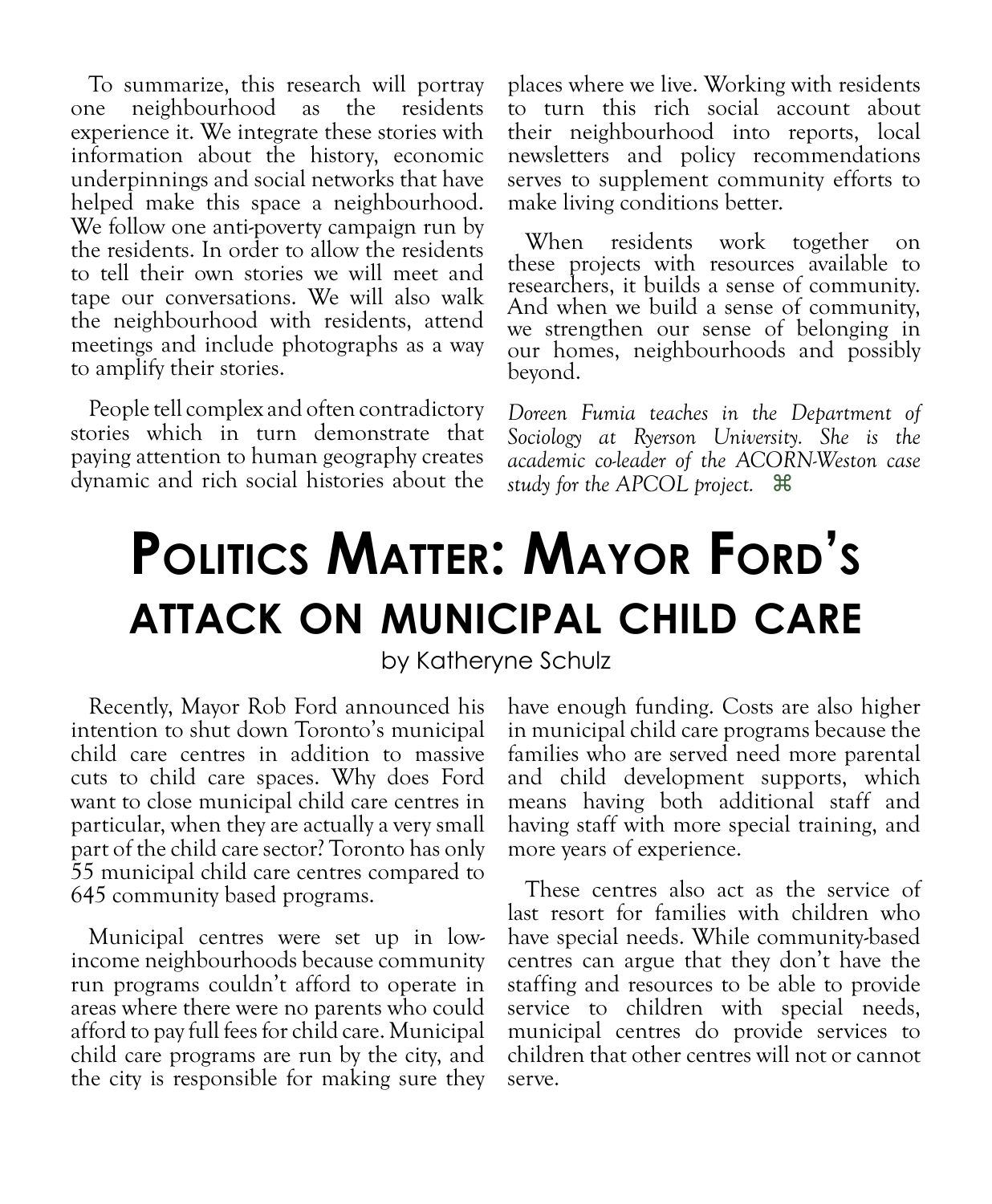Ford is trying<br>ignore these to ignore realities and focus only on the fact that municipal child care centres cost more to operate, and he tries to link this to the fact that staff are unionized and have better than average wages and benefits. He argues that the city could offer more spaces to more parents by shutting down



Photo courtesy of Teresa Ye

these programs and spreading the money across lower cost programs.

This argument will be attractive to opponents of social spending, for-profit operators and even to people in the nonprofit sector who are in desperate need of additional funding for their centres.

There are two problems with these arguments. The first is, what kind of services, if any, will low income families get when their municipal child care centre closes?

There is a relationship between what a program costs and the quality of care it provides. This is especially true when it comes to staffing. Study after study shows that the quality of care is directly related to staff wages and benefits. This is because programs with poorly paid staff have high turnover, staff are less experienced, and they are more likely to be holding down a second job.

If municipal centres close, non-profit community child care centres will not be able

to absorb a whole lot of these low-income parents because they rely on a balance of full fee paying parents and subsidized parents in order to run their quality programs. Nor will they be in a position to take on additional children with special needs. This means that for-profit community operators will take some of these children, while others ( e.g. children with complex special needs) will end up with no child care program at all.

For-profit operators are able to provide cheap spaces because they are willing to operate lower quality child care by slashing staff wages and benefits. This means that lowincome children and their families will be getting cheaper child care that is less likely to meet their needs, and that has questionable child development benefits.

The second problem, is that Ford's rationale of more but cheaper child care won't stop with municipal child care centres. After all, if expensive municipal centres can be shut down and their funding re-allocated,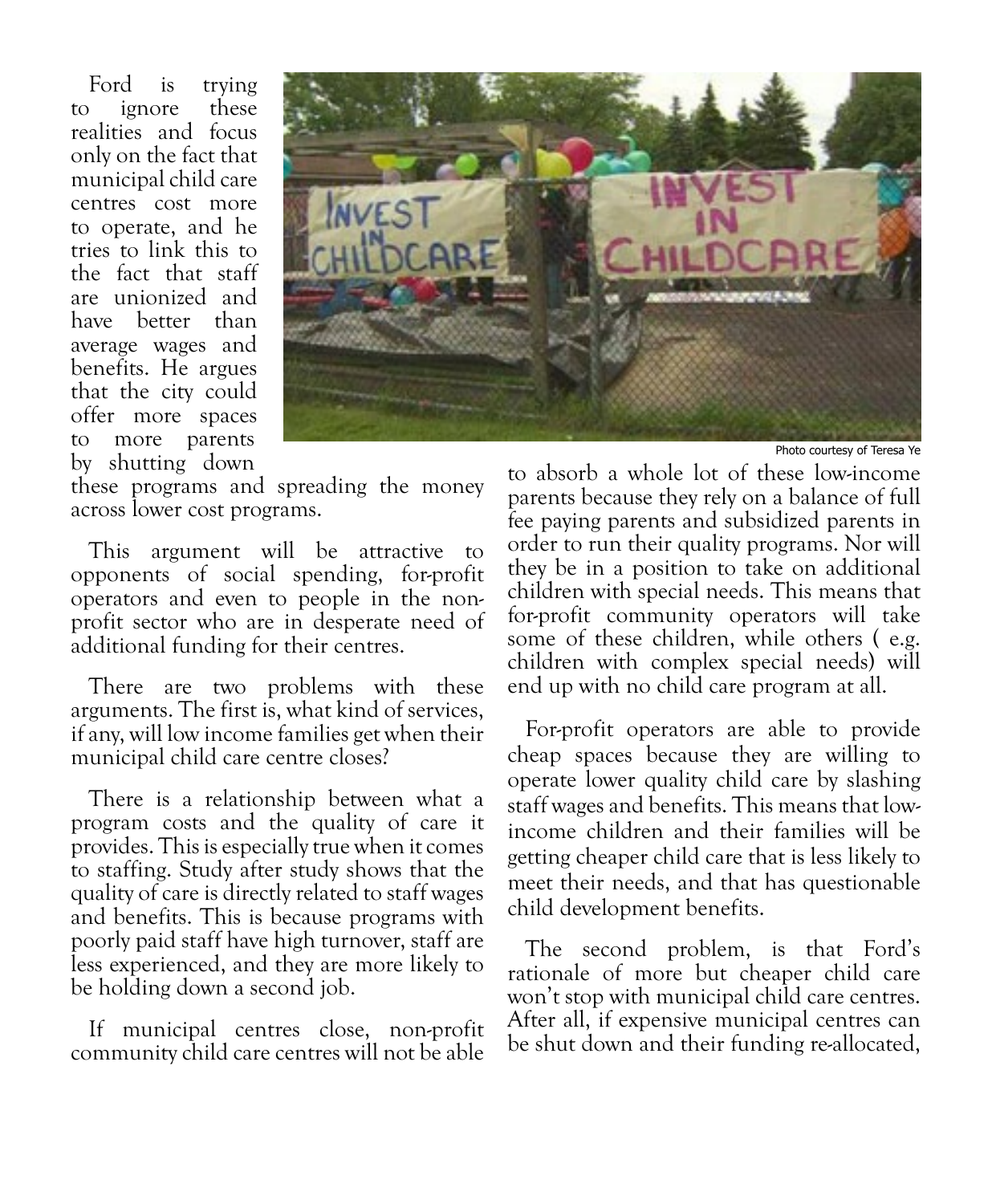### *For-profit operators are able to provide cheap spaces because they are willing to operate lower quality child care by slashing staff wages and benefits.*

why can't more expensive, high quality nonprofit programs be treated the same way?

Pushing for cheaper and cheaper child care leads to none of the child development benefits linked to higher rates of success in learning and better socialization. At a certain point, promoting cheap child care becomes pushing deregulation of care. It's dangerous for children when caregivers have little or no training and they can take on more children than they can safely supervise.

Further, we have to decide if we want to invest our tax dollars in creating lousy minimum wage jobs, or if we want to create good jobs.

In a recent article in the Toronto Star, child care expert Kerry McCuaig reports that "economists tell us every dollar spent on child care has a multiplier effect on Toronto's economy of \$1.38. Every dollar invested increases Canada's economic output – the GDP – by \$2.30. This is one of the highest GDP multipliers of any sector."

A good mayor would be spending time mobilizing citizens to pressure the province and the federal government to spend more on child care in order to give the city an economic boost, not attacking the highest quality child care services we have.

The real agenda behind attacking municipal child care is to create the conditions that make it possible for for-profit operators to increase

their market share. These operators cannot slash wages and benefits when municipal centres and non-profits are offering staff a better deal, because staff can see their work is worth more, and they won't put up with it.

For-profits can't successfully lobby for lower standards and lower regulations for child care when their municipal and nonprofit competitors are pushing for even better standards, and offering care that is more appealing to parents.

The city of Windsor has already shut down its municipal programs, and Toronto is now trying to follow suit. As municipalities cut spaces and funding, for-profit operators will be the only remaining operators left standing because their expenses (read wages) are the lowest. And in true for-profit form, as we have seen with other privatized services like hospitals and garbage collection, once forprofits dominate a market and eliminate their competition, they quickly move to maximize their profits. This is done by slashing wages, lowering standards, and increasing fees.

All of Toronto's children deserve to have high quality, public child care. You can take action by writing to your city councilor about your support for municipal child care. To find your councilor call 311 or go to **[http://](http://app.toronto.ca/im/council/councillors.jsp) [app.toronto.ca/im/council/councillors.jsp](http://app.toronto.ca/im/council/councillors.jsp)**.

*Katheryne Schulz is a long-time child care activist, a doctoral student at OISE and a graduate assistant in the APCOL project.* z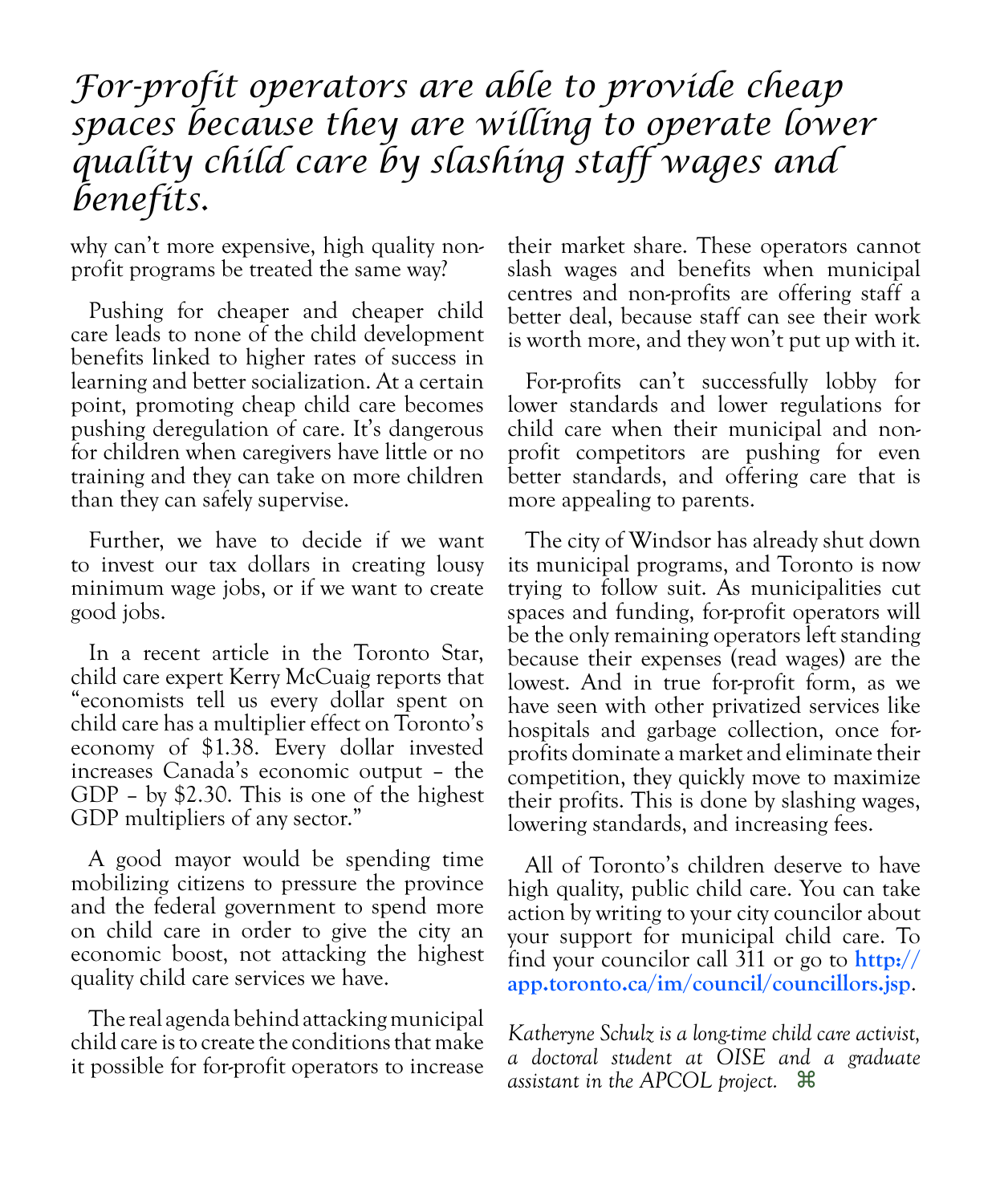## **What's Next?**



Photo courtesy of Line Bolduc

### by D'Arcy Martin

Our little<br>roiect has project grown up now, and needs to take on some wider responsibilities.

When a<br>small group group of community leaders and u n i v e r s i t y r e s e a r c h e r s started

project, our first concern was to build a strong foundation. On the community side, this meant demonstrating an ability to deliver useful results and to provide direct support to the capacity of grassroots groups. On the university side, this meant attracting progressive and capable students, and giving them scope to initiate and engage. Neither of these big tasks is ever completed, but now, half way through our five year term, we need to share what we are learning.

The traditional university procedure would be to have a few graduate students comb through the data – from interviews and surveys, from our conference in June, from case studies and conversations with key informants. The result would be a report of what university people find interesting, in a format they find congenial. In our project, we have opted instead to involve community-based researchers in gathering the data, and now a number of them will sit down with students to see what everyone finds interesting. The resulting report will be carried by people back to the communities where they have worked, to consult on where and how the findings should be used.

This takes work. It is much slower than the traditional way, and much harder for the small group of "founders" to control. But we believe that the findings will be more authentic and useful as a result of really committing to Participatory Action Research (PAR).

Of course, this all sounds more linear and logical than the project actually is in practice. Much of the energy behind APCOL is a passion for justice, a choice of the heart. To honour this intuitive, creative side of our work, what researchers call the right side of the brain, we are moving into the arts. Already there is talk of making two films, of generating exhibits of photos from the community organizing process, of writing songs and staging theatre that capture people's feelings as they learn to organize. This process of releasing the eloquence in our network will be challenging, but it will be fun.

So what's next at APCOL? Some people will be exercising their left brain, analyzing data and reporting it out. Other people will be exercising their right brain, exploring ways to increase a flow of meaning around issues. We will all be talking about health and nutrition, good green jobs, advancement in education and ensuring safe and affordable housing. Both sides of our collective brain will be needed as we move forward. We invite people to shower us with ideas of both sorts, so that we produce something rigorous and playful, focused and surprising. That's what the 99% can do when we really try.

*D'Arcy Martin is an activist educator and coordinator of the APCOL project.* z